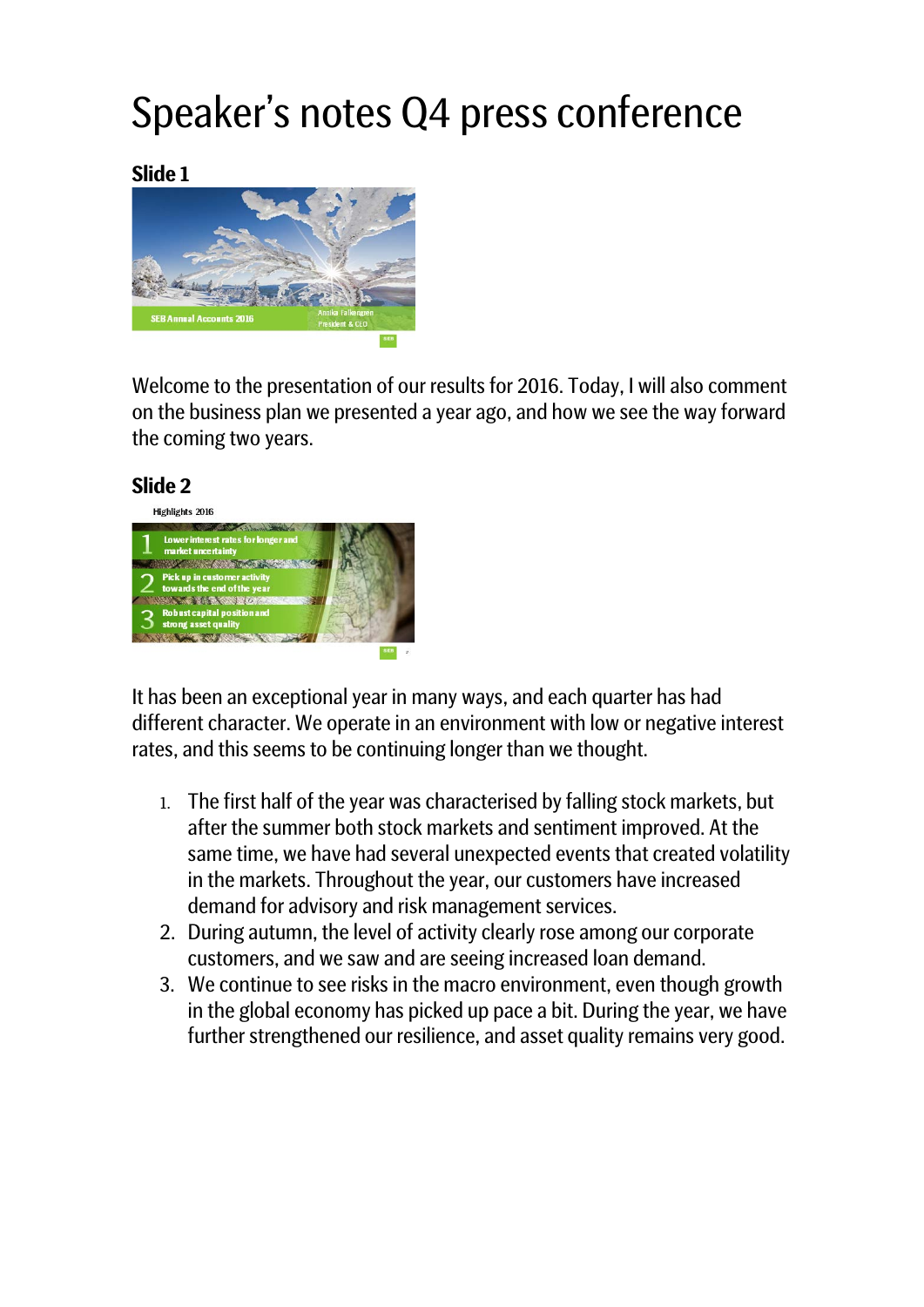**Financial summary** vinor share Cor  $SEK$  5. XX  $18.x\%$ 11.3%

… together, this contributes to that today we can report an operating profit of 14.9 billion kronor.

As we stated in previous quarters, there are items affecting comparability both for 2015 and 2016. We had the Swiss tax ruling in the second quarter of 2015 which affected the results by a total of 900 million (this goes far back in time; we were denied the deduction of withholding tax for 2006-2008 when we had previously been given the right in lower courts). And in the first quarter of 2016, we wrote off, among other things, goodwill as a result of our new customeroriented organisation totalling 5.9 billion kronor, which strengthens the balance sheet further. In the second quarter, we had income of 520 million kronor from the sale of VISA. We exclude effects, whether positive or negative.

For simplicity, I will continue to present the result of the underlying operating profit, i.e. excluding these positive and negative items:

Income fell 3 percent in 2016. Costs were unchanged and operating profit decreased by 7 percent to 20.3 billion kronor. Above all, it is the effects of negative interest rate in Sweden (-900m), negative market valuations (-800m) and the stock-lending business that have created headwind this year compared to 2015.

Return on equity was 11.3 percent, and our Common Equity Tier I capital ratio rose to 18.8 percent.

The Board of Directors proposes to the Annual General Meeting a dividend of 5.50 kronor, which means continued dividend growth in line with the ambitions that we have.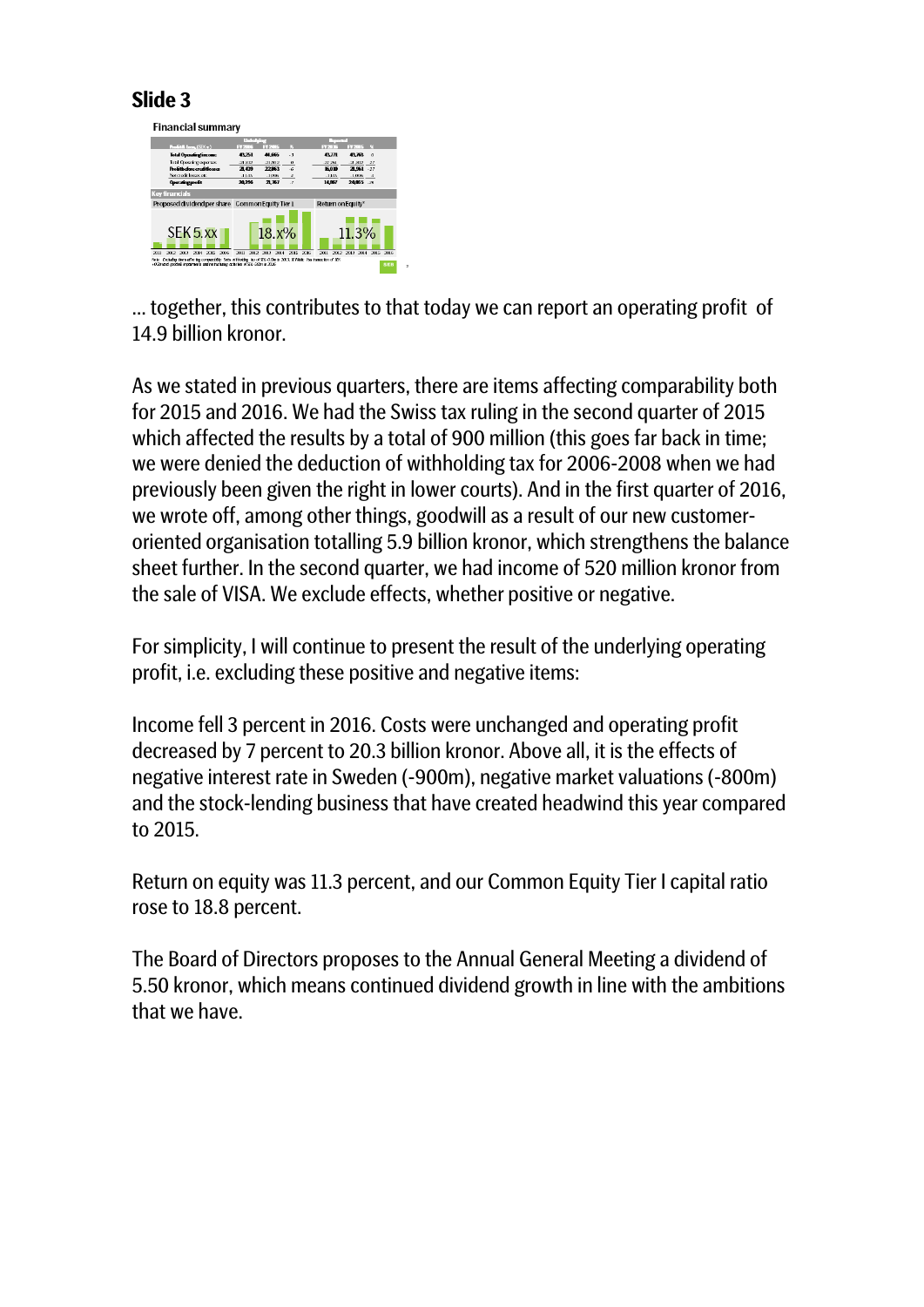

If we then go over to the fourth quarter, we saw a strong finish to the year, and we increased income by 8 percent vs. the third quarter, costs by 7 percent and operating profit of 5.6 billion kronor was 6 percent better compared with the third quarter. Return on equity was 12.3 per cent.

I will now briefly comment on the different line items…



**Slide 5**

**Net interest income** decreased by 1 percent compared to the full-year 2015, but increased by 3 percent vs. the third quarter.

Customer-driven net interest income increased by 10 percent compared to last year, mainly due to lending, where both margins and volumes made a positive contribution. If we compare the Riksbank's repo rate in 2016 to 2015, this represents a negative effect on net interest income by around 900 million kronor. This is seen primarily on net interest income from deposits and from our treasury operation, which finds it increasingly difficult to get a return on our increasing liquidity reserves. At the same time, we have extended our long-term funding, and the larger volume also contributes negatively.

We are of course the corporate bank in the Nordic region and quickly notice increased activity among corporates. Lending volumes have increased on the corporate side, including from new housing construction in Sweden, and during the second half of the year even via larger corporate transactions. In total, lending to corporates [including real estate] increase by 67 billion kronor adjusted for currency effects, with small and medium-sized companies in Sweden accounting for 26 billion kronor of the increase.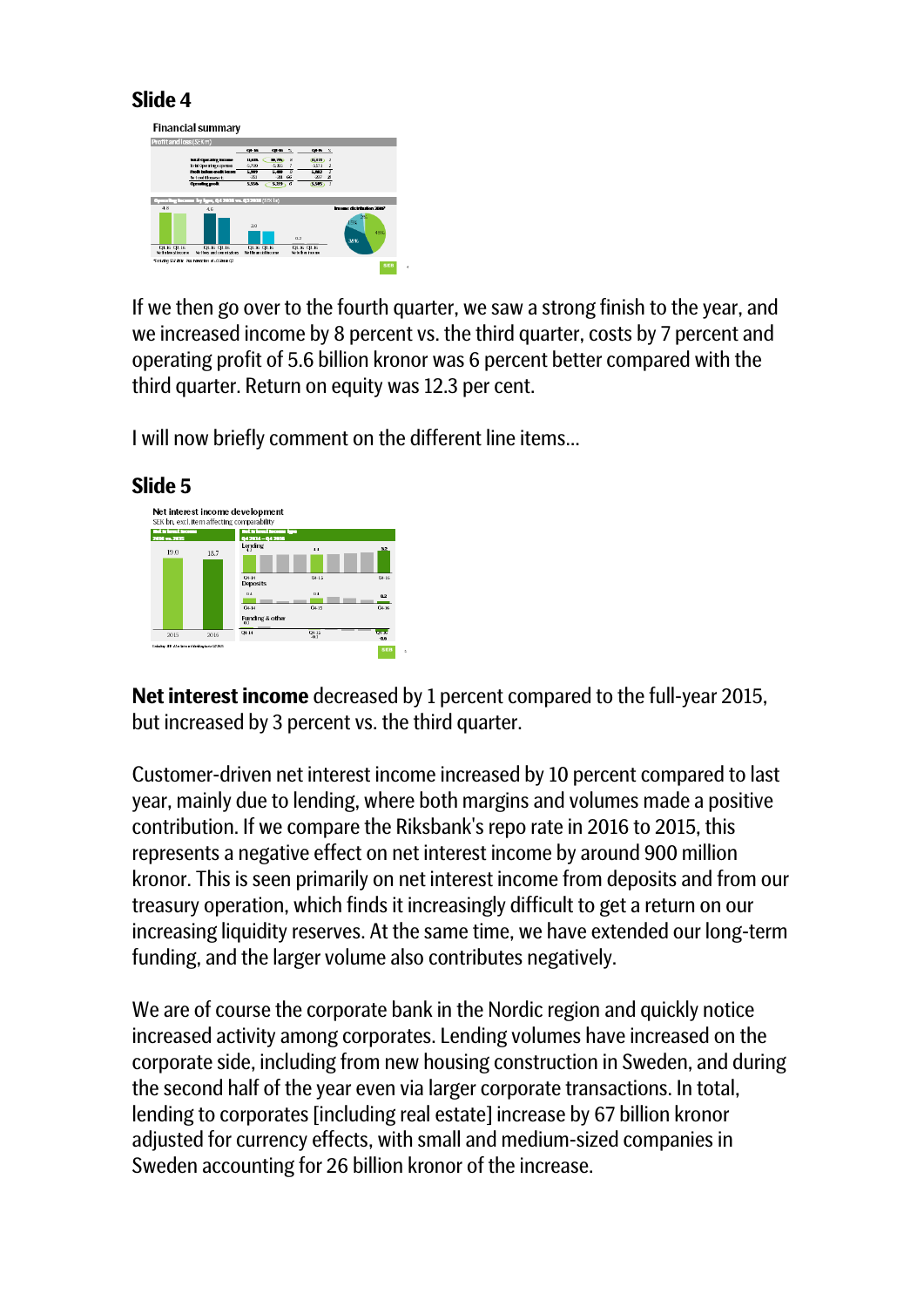

**Net fee and commission income** amounted to 16.6 billion kronor, a decrease of 9 percent.

The year began with sharply falling stock markets, which affected both income from assets under management and the so-called performance fees, totalling a gross decrease of nearly 1.7 billion year-on-year. In addition, we had in 2016 the effects of the so-called interchange fees within SEB Kort, and the strategic decision to reduce the stock-lending business as a step towards adapting to the new liquidity and capital regulations.

Customer activity was higher at the end of the year, and commissions from IPOs, loan transactions and fund operations increased in the last quarter. Commission income increased by 14 percent vs. the third quarter and by 5 percent from the same quarter last year.

Asset management attracts continued strong inflows, totalling 77 billion during the year, and we see that our bancassurance model gives us extra good momentum.



**Net financial income** is clearly better compared to last year, up by 13 percent.

During the year, customers have chosen to hedge their flows with a focus on the foreign exchange side. The activity has remained good, with the events such as Brexit and the US election. Stock markets turned sharply upward during the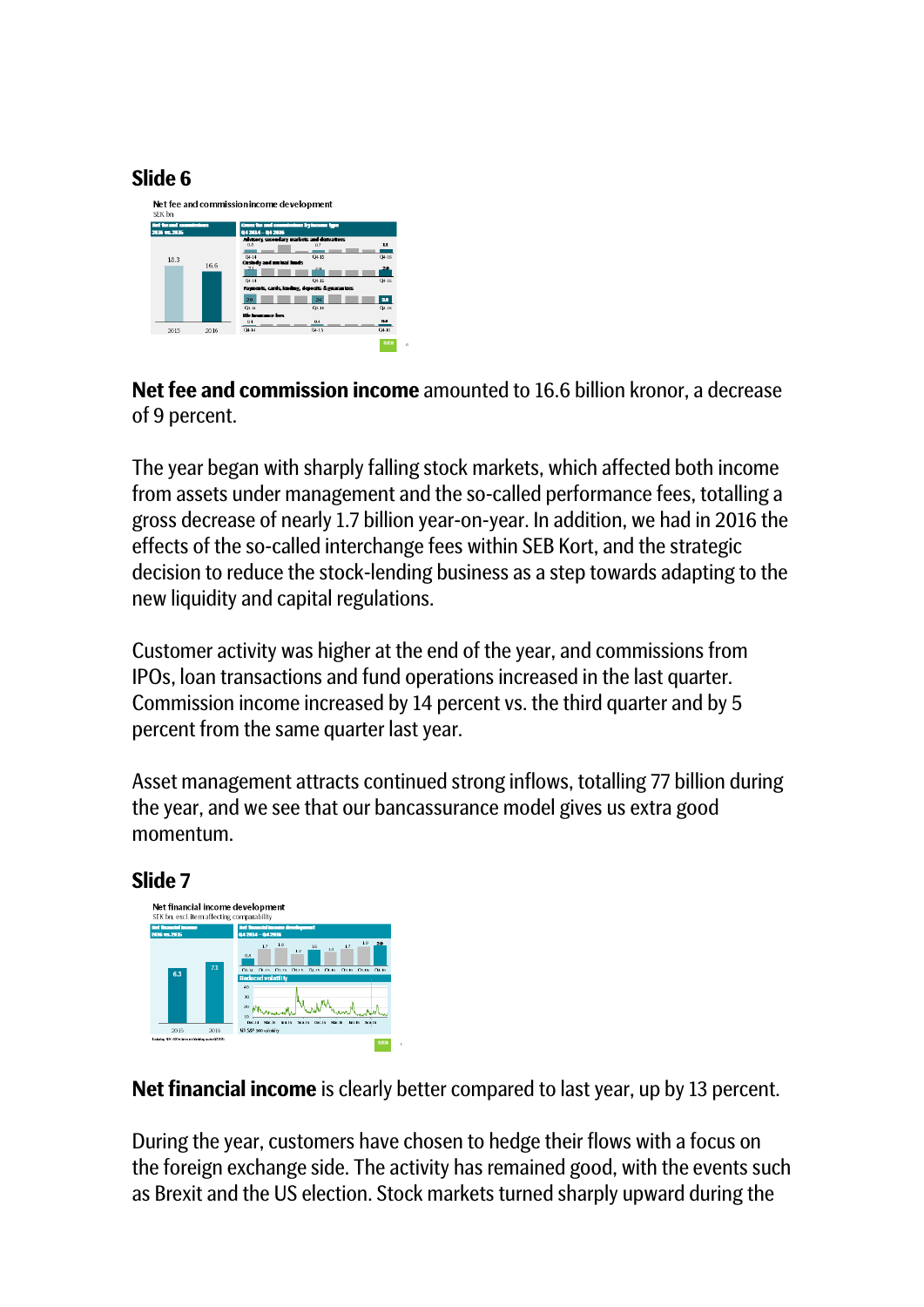end of 2016, while long-term rates have risen. All this has contributed to higher customer activity.

We have had market valuations, or the so-called "letter combinations", working in our favour in the last quarter, 223 million, but year-to-year, they are still a headwind of 822 million.

We usually show resilience on this line, and I now look back on eight consecutive quarters of stable development.



Before I get into developments within the divisions, I can just state that the average income is lower in 2016, given the headwinds from, among other things, negative interest rates and lower stock markets. Costs continue to develop well, and we maintain under our cost cap of 22 billion kronor. We have even decided to extend the cost cap over 2018, including a potential bank tax. We have kept costs unchanged or lower every year since 2010.

Stable costs can sometimes sound a bit simple, but it is important to remember that every year we invest around 2 billion kronor in IT, and that we under the cost cap make annual efficiencies in the order of 200-300 million in the operations to deal with inflation, regulation and foreign exchange effects. On top of this is even the banking tax and that interest rate deductibility for subordinated debt will disappear, totalling 1 billion more.

#### **Slide 9**

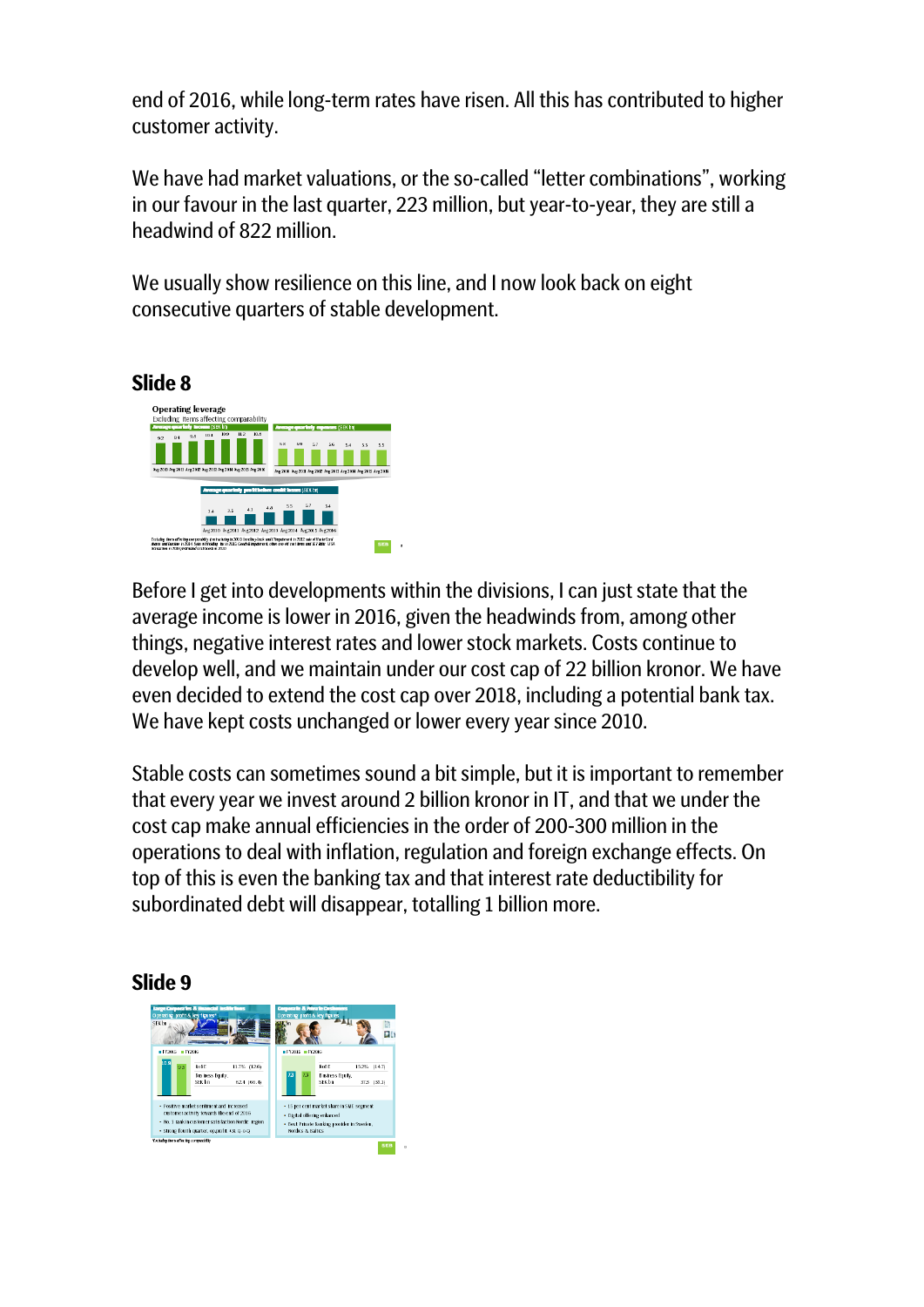I will now briefly comment on the divisions.

If we look at **Large Corporates & Financial Institutions**, the result is down by 13 percent, excluding items affecting comparability, compared with last year. The main reason for this is the negative market valuations I mentioned earlier.

Customer demand for risk management services has been high in all asset classes. The number of corporate transactions and loan demand has gradually increased over the last six months. Fx-adjusted lending, increased by 35 billion during the year.

Within financial institutions, the year was marked by the big Brexit and US election events, and activity was generally good during the year.

The result for the fourth quarter amounted to 2.8 billion, which was 31 percent better than the third quarter. Credit quality remains good.

The **Corporate & Private Customers** division in Sweden was adversely affected by negative interest rates as well as the new rules regarding interchange fees on the card side. Despite this, operating profit increases by 1 percent vs. last year and 4 percent from the previous quarter. Also here, credit quality is good.

On the corporate side, we continued to take market share and have over a 15 percent share of the market. At the end of 2009, when we began our expansion efforts on the corporate side in Sweden, we had a market share of 10 percent and the goal was 15 percent. We intend to continue at the same pace in the future, and the next milestone is 20 percent.

Since last summer, we have grown more slowly on mortgages; now we are growing by 3 percent annually (vs. 8 percent for the market as a whole). As I have said earlier, we are not satisfied with this development, but it can be explained by our being a little bit earlier than the market in introducing amortisation requirements and lending-to-income caps. We feel, however, that the playing field has levelled out, so we should be more in line with the market in 2017.

Looking at the savings area, we see that customers selected more strategy and equity funds again. In Private Banking, we continue to attract new net inflows of funds, 28 billion in 2016.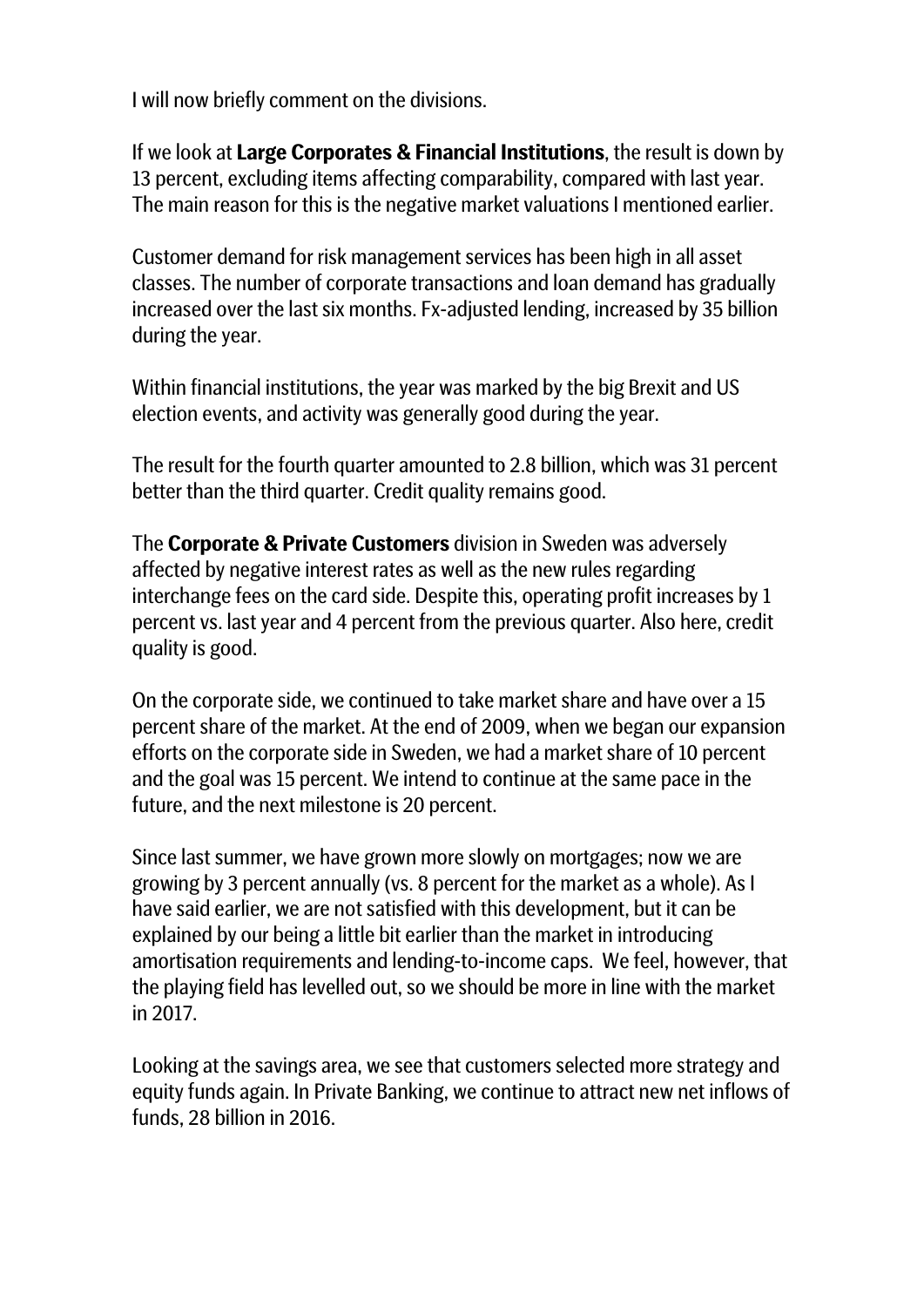

**Baltics** showed a better result vs. last year, increasing by 6 percent, and we see a continued increase in customer activity and loan demand - in all three countries, and for both corporates and individuals. Baltic companies have been able to mitigate the impact of Russian sanctions. Asset quality remained good, and the return on equity is stable at around 20 percent, which is very good for a universal bank today.

**Life & Investment Management** also reports a better result, up by 3 percent vs. 2015. Here the stock market fall until the summer hit asset valuations, and both base commissions and performance-based income decreased (amounting to only 275mkr in 2016 vs. 711m in 2015).

Our fund rating from Morningstar has continued to improve, and we maintain our leading position among big fund managers. Overall, we see that both private and institutional customers appreciate our focus on sustainability in our asset management. We are, for example, the European player that has attracted the largest net inflows in microcredit funds in 2016.

The Life business results increase. We are of course the only bank with a complete savings offering - including traditional insurance - which is appreciated by customers. During the year, we strengthened our position in the market; of the total insurance market in Sweden, we now have a market share of 8.4 percent. That is an increase of almost one percentage point in a year. In total, weighted new sales in Life totalled 40 billion in 2016, which is slowly but surely building value for the future. The entire savings area is an important puzzle piece for us and for society at large.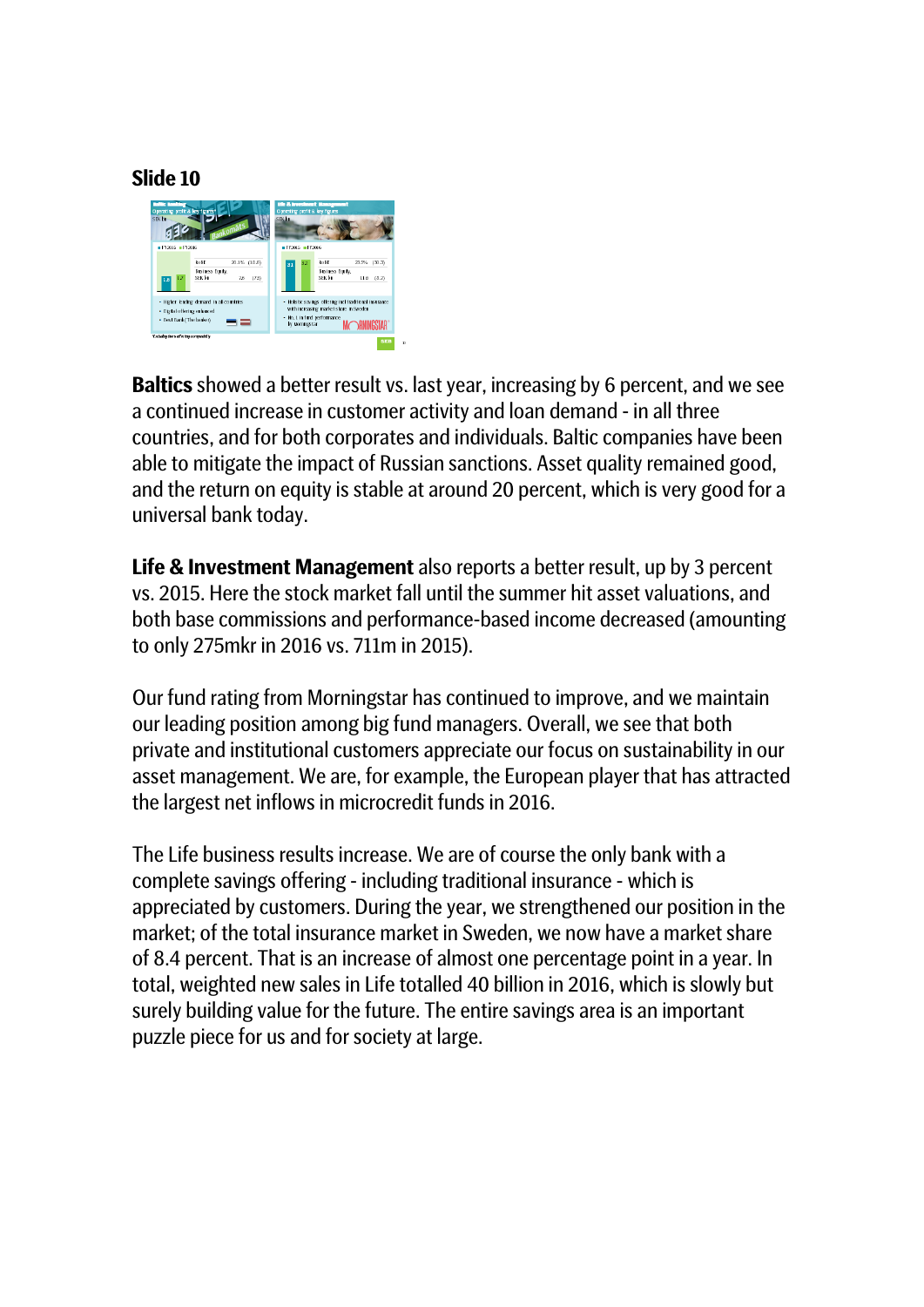

We continue to grow as *the* Nordic corporate bank. Our credit portfolio performed well during the year in the Baltics, the Nordics as well as Germany. During the last two quarters, we saw a number of larger transactions and better overall demand in both corporate lending, which increased by 10 percent, and in property management, which increased by 13 percent. As for real estate, we are helping to finance the large increase in new housing construction in Sweden.

Everything takes its starting point in that we can create value for our customers. That we in the customers' eyes are doing right makes us proud. Both large corporates as well as financial institutions rank us as the leader in the Nordics in Prospera's respective customer surveys.

As for the smaller companies, we continue to bring in more customers - more than 9,000 in Sweden in 2016 - and the number of customers has increased by 40,000 since 2010, and as I said, this is a trend that we intend to maintain. We also notice that corporate customers value the new digital and simplified offerings we continuously develop.

## **Slide 12**



The rate of change is high at SEB. We have gone from running large projects to a new way of working with prototypes, beta versions and many small launches where much of the development happens in tune with customers. We test all the time in order to meet customer needs in the best way. For us, with a 160 year tradition, this is an exciting journey.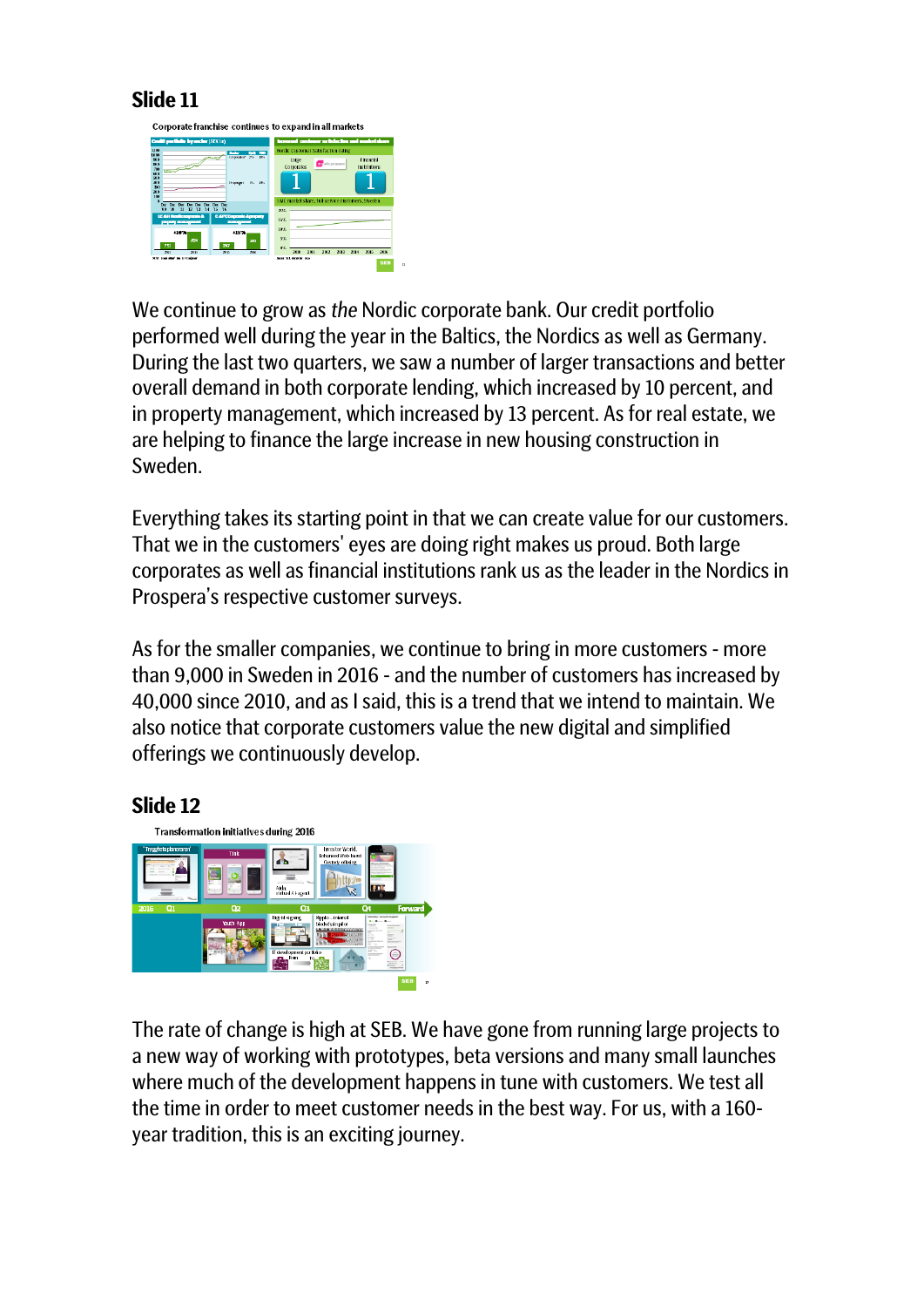In the picture, you can see a sample of what we launched in 2016, and which enhances the customer experience in our offering. Remote pension advice, a youth app, digital signing, a simple mortgage calculator, a blockchain solution, our new custody platform, AIDA - our new digital employee in customer service, and much more. Very soon, our customers will be able to start using new functionality via our mobile app.

### **Slide 13**

| (SKKA)                                 |                               | 2002                     | 2015       | 2016        |
|----------------------------------------|-------------------------------|--------------------------|------------|-------------|
|                                        | Non-performing loans          | 28 film                  | action     | zation      |
| Asset<br>quality<br>NPL coverage ratio |                               | 65%                      | <b>GZN</b> | ext.        |
| <b>Net confit loss lead</b>            |                               | n ozna                   | 0.06%      | on/K        |
| <b>Customer deposits</b>               |                               | 750km                    | satin.     | 902km       |
| Liquid ty resources<br>F               |                               | $\times$ ICF%            | $-25\%$    | $-25%$      |
|                                        | Liquid ty coverage ratio      | NA                       | 120%       | <b>MAY</b>  |
| CET1 ratio Basel 31                    |                               | 11.7%<br><b>Best on</b>  | 18.8%      | <b>B.XX</b> |
| Capital                                | Istal capital ratio (Basel 3) | 14.7%<br><b>Bratists</b> | 23, 8%     | 24.8%       |
|                                        | Leverage ratio (Basel 3)      | NA                       | $4.9\%$    | 5.8%        |

We have a strong balance sheet, and it has been further strengthened during the year.

Sometimes it can be helpful to take a look back over the past few years. Since the financial crisis, we have, by focusing on our areas of strength, reduced earnings volatility. We have sold off parts that were outside the core business. We have increased cost-efficiency. We are one of the European banks with the strongest balance sheet in terms of capital, liquidity reserves, funding structure and asset quality. We have around a quarter of our balance sheet in liquidity reserves, compared with about 10 percent in 2009.

Resilience was further strengthened in 2016. Asset quality remained very good. Non-performing loans continue to decline, even if there was a slight increase between the third and fourth quarters. The credit loss level was 7 basis points for the full year and 8 in the last quarter.

We have respect for that being a low figure, but we do not see any significant change in asset quality in the near future.

Our Common Equity Tier I capital ratio was 18.8 percent compared with 11.7 percent in 2009. Our assessment of the Swedish FSA's requirements for the Common Equity Tier I capital ratio is that it amounts to 16.9 percent per yearend. So we have a buffer of almost 2 percentage points.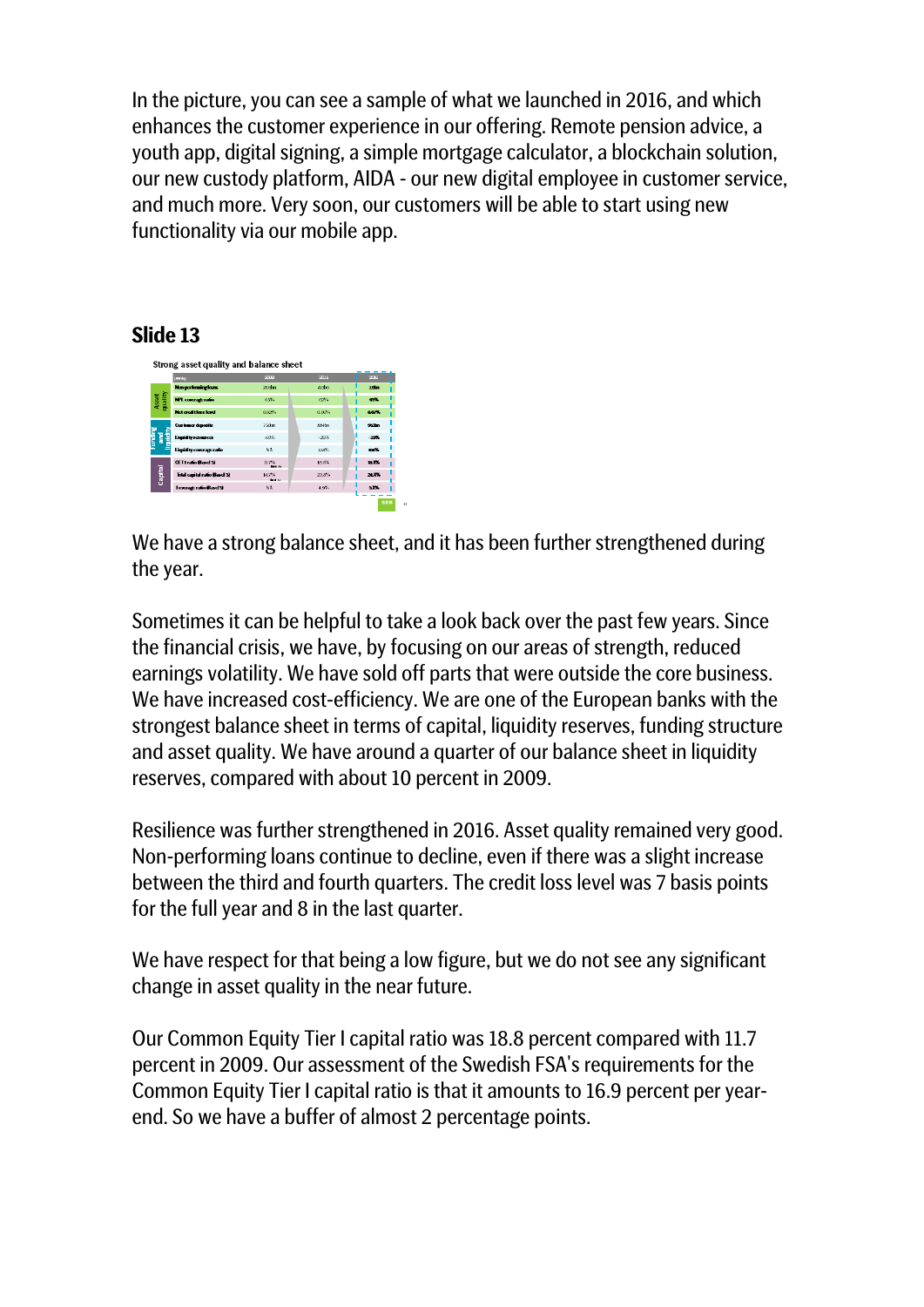

I thereby leave the year's results presentation and will make some short comments on the business plan.

Our long-term strategy and business plan remains in place, with a clear growth agenda and a change or transformation agenda.

We invest and grow in the same three areas:

- broadly across our entire business in Sweden in all customer segments

- we invest in expanding the business with corporate customers in the Nordics and Germany

- and within long-term savings, both private and corporate customers.

And we focus on the transformation of three main components:

- enhance the customer experience of world-class service
- digitisation and automation also for our internal processes
- -skill and competency development

This plan is still valid!



In the picture, you can see how we a year ago presented this business plan in figures for 2016-2018. We drew our bow with an ambitious growth plan that would be supported by rising stock markets and interest rates.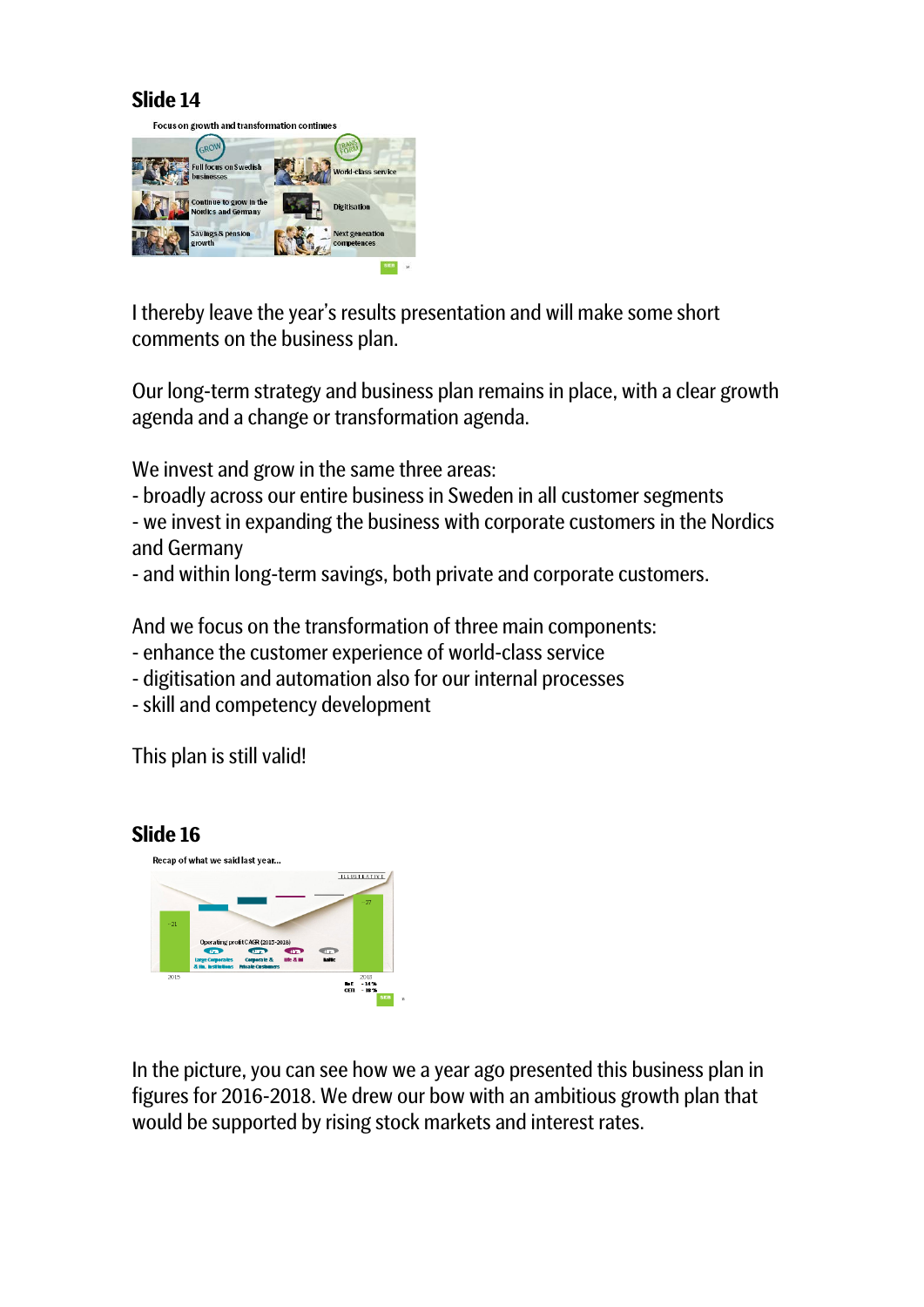

What we could not foresee when we laid out the business plan was the sharply negative stock market performance directly in January, which then prevailed more or less until after the summer and led to lower customer activity. Nor could we imagine that interest rates would go down by another 15 basis points to -0.5 percent and remain there for a longer period of time. Added to this were negative market valuations. Altogether, this affects earnings negatively by approximately 2.5 billion kronor.

Apart from these external factors, the first year of the business plan developed in line with what we had predicted. We have increased underlying result by about 1.5 billion despite the lack of rate hikes while at the same time accelerating the transformation of the bank.

What does this mean for the remaining two years of the business plan and the 27 billion that we said?

We are going, as you know, into 2017 with a lower base than we could have predicted, the approximately 2.5 billion that I just talked about, and the future interest rate path is slightly flatter than what we thought a year ago. The underlying plan and growth rate are still firm, so all things being equal, we should reach 24 billion. One should also remember that in this figure, we expect to offset additional headwinds of around 1 billion, driven by the proposed bank tax in Sweden and that the deduction of subordinated debt disappeared from January 1 this year.

In summary, we feel confident with the underlying business plan, even if in times such as these there will be more needed to get all the way there. The activity level is high both within the bank as well as among our customers. This means that even if the train changes driver, the journey toward the goal will continue at the same pace.